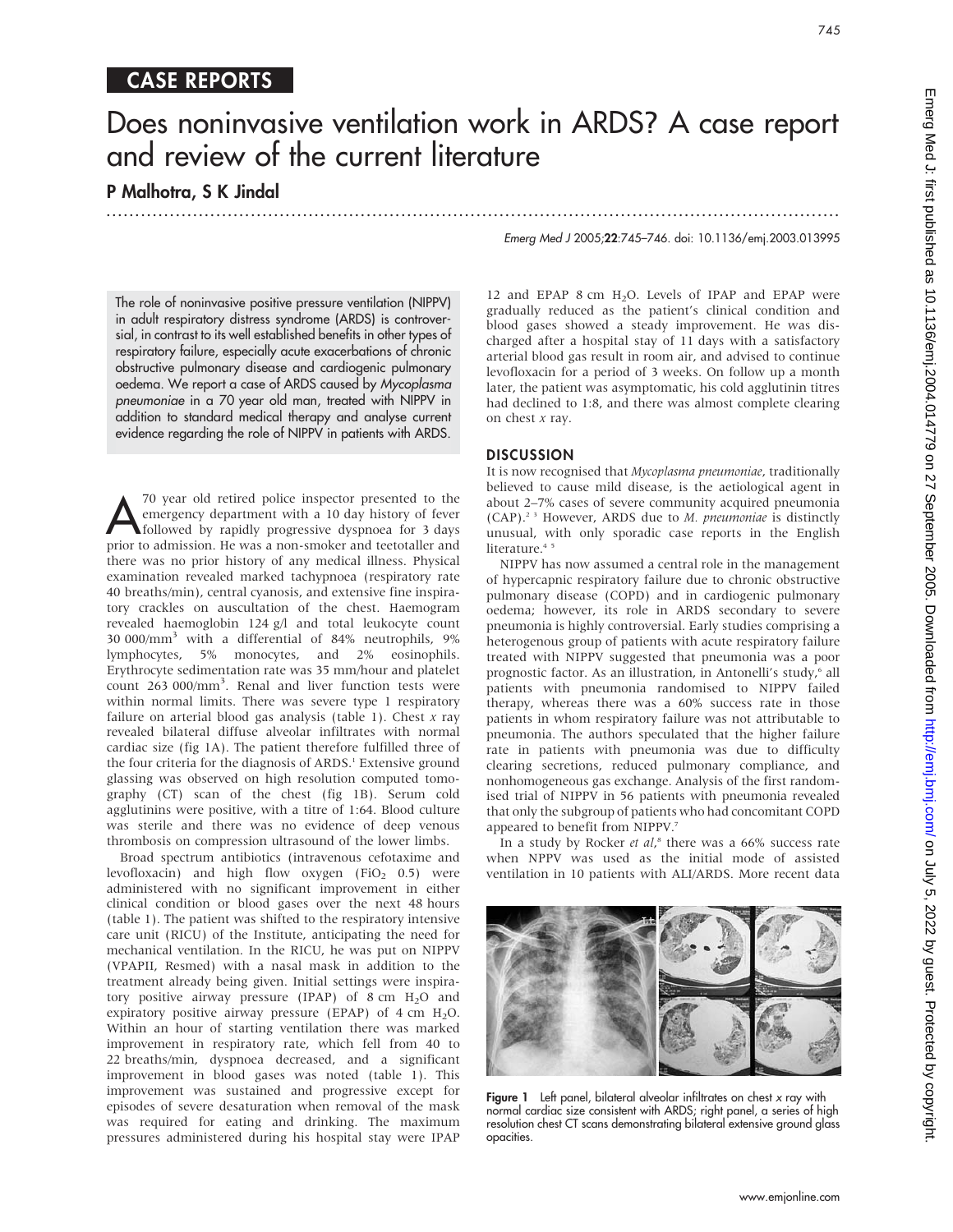**Table 1** Sequential arterial blood gas values demonstrating severe type 1 respiratory failure at admission that persisted in spite of antibiotics and high flow oxygen, and subsequent marked improvement with noninvasive positive pressure ventilation

|                       | At admission<br>(FIO, 0.5) | Day 3 of<br><b>antibiotics</b><br>(FIO <sub>2</sub> 0.5) | On NIPPV<br>(IPAP 8,<br>EPAP 4) | At discharge<br>(room air) |
|-----------------------|----------------------------|----------------------------------------------------------|---------------------------------|----------------------------|
| PaO <sub>2</sub>      | 48                         | 50                                                       | 86                              | 67                         |
| PaCO <sub>2</sub>     | 23                         | 21                                                       | 31                              | 34                         |
| SaO <sub>2</sub><br>% | 86                         | 88                                                       | 97                              | 93                         |
| HCO <sub>3</sub>      | 20                         | 19                                                       | 22                              | 22                         |
| pH                    | 7.48                       | 7.49                                                     | 744                             | 7.43                       |

exclusively from non-COPD patients with severe CAP revealed that 22 of 24 patients had initial improvements in oxygenation and respiratory rates after starting NIPPV but that 66% of the study patients eventually required intubation.<sup>9</sup> The authors found that patients whose respiratory rates decreased at the end of the first hour of NIPPV were less likely to require intubation than those in whom the respiratory rate either remained stable or increased. Our patient had shown a significant decrease in respiratory rate as well as dyspnoea at the end of the first hour of NIPPV. However, we feel that this dictum of clinical improvement at 1 hour predicting a successful outcome of NIPPV is applicable more to cases of COPD than severe pneumonia, as the latter is characterised by alveolar filling, ventilation perfusion mismatch, and decreased pulmonary compliance, all of which are less rapidly reversible than the hypercapnic respiratory failure of COPD, in which respiratory muscle fatigue plays a predominant role. The most recent and largest study (105 patients) to address the issue of NIV in severe pneumonia found that the use of non-invasive ventilation compared with high concentration oxygen therapy decreased the need for intubation, the incidence of septic shock, and intensive care unit mortality, even though the seven patients with ARDS had a poor outcome (five died).<sup>10</sup> Current evidence therefore suggests, as was demonstrated in our case, that NIPPV is warranted in most patients of ARDS due to severe community acquired pneumonia not responding to standard medical therapy. However, as intubation rates are high, NIPPV should ideally be used in such patients with a conventional mechanical ventilator on standby. It is the subgroup of patients with relatively mild, early ARDS who are likely to benefit from NIPPV and avoid intubation.

#### LEARNING POINTS

- Mycoplasma pneumoniae can cause ARDS in adults
- NIPPV is warranted as a "bridge" in patients with ARDS due to severe pneumonia until antibiotics take effect.
- NIPPV is especially likely to benefit patients with a rapidly reversible cause of ARDS.

#### Authors' affiliations .....................

P Malhotra, S K Jindal, Department of Pulmonary Medicine, Postgraduate Institute of Medical Education and Research, Chandigarh, India

Competing interests: there are no competing interests.

Correspondence to: Dr S K Jindal, Department of Pulmonary Medicine, Postgraduate Institute of Medical Education and Research, Chandigarh 160012, India; skjindal@indiachest.org

Received 22 December 2003 In revised form 20 February 2004 Accepted 1 April 2004

- 1 Bernard GR, Artigas A, Brigham KL, et al. The American-European Consensus Conference on ARDS: Definitions, mechanisms, relevant outcomes and clinical trial coordination. Am J Resp Crit Care Med 1994;149:818–24.
- 2 Torres A, Serra-Batlles J, Ferrer A, et al. Severe community acquired pneumonia. Epidemiology and prognostic factors. Am Rev Respir Dis 1991;144:312–18.
- 3 Moine P, Vercken JB, Chevret S, et al. Severe community acquired pneumonia. Etiology, epidemiology and prognostic factors. French Study Group for Community-Acquired Pneumonia in the Intensive Care Unit. Chest 1994;105:1487–95.
- 4 Shah DC, Muthiah MM. Adult respiratory distress syndrome due to Mycoplasma pneumonia. Postgrad Med J 1996;72:241–2.
- 5 **Chian CF**, Chang FY. Acute respiratory distress syndrome in Mycoplasma<br>pneumonia: a case report and review. *J Microbiol Immunol Infect*<br>1999;**32**:52–6.
- 6 Antonelli M, Conti G, Rocco M, et al. A comparison of noninvasive positive pressure ventilation and conventional mechanical ventilation in patients with acute respiratory failure. N Engl J Med 1998;339:429–35.
- 7 Confalonieri M, Potena A, Carbone G, et al. Acute respiratory failure in patients with severe community acquired pneumonia: a prospective randomized evaluation of noninvasive ventilation. Am J Resp Crit Care Med 1999;160:1585–91.
- 8 Rocker GM, Mackenzie MG, Williams B, et al. Noninvasive positive pressure ventilation. Successful outcome in patients with acute lung injury/ARDS. Chest 1999;115:173–7.
- 9 Jolliet P, Abajo B, Pasquina P, et al. Non-invasive pressure support ventilation in severe community acquired pneumonia. Intensive Care Med 2001;27:812–21.
- 10 Ferrer M, Esquinas A, Leon M, et al. Noninvasive ventilation in severe hypoxemic respiratory failure: A randomized clinical trial. Am J Resp Crit Care Med 2003;168:1438–44.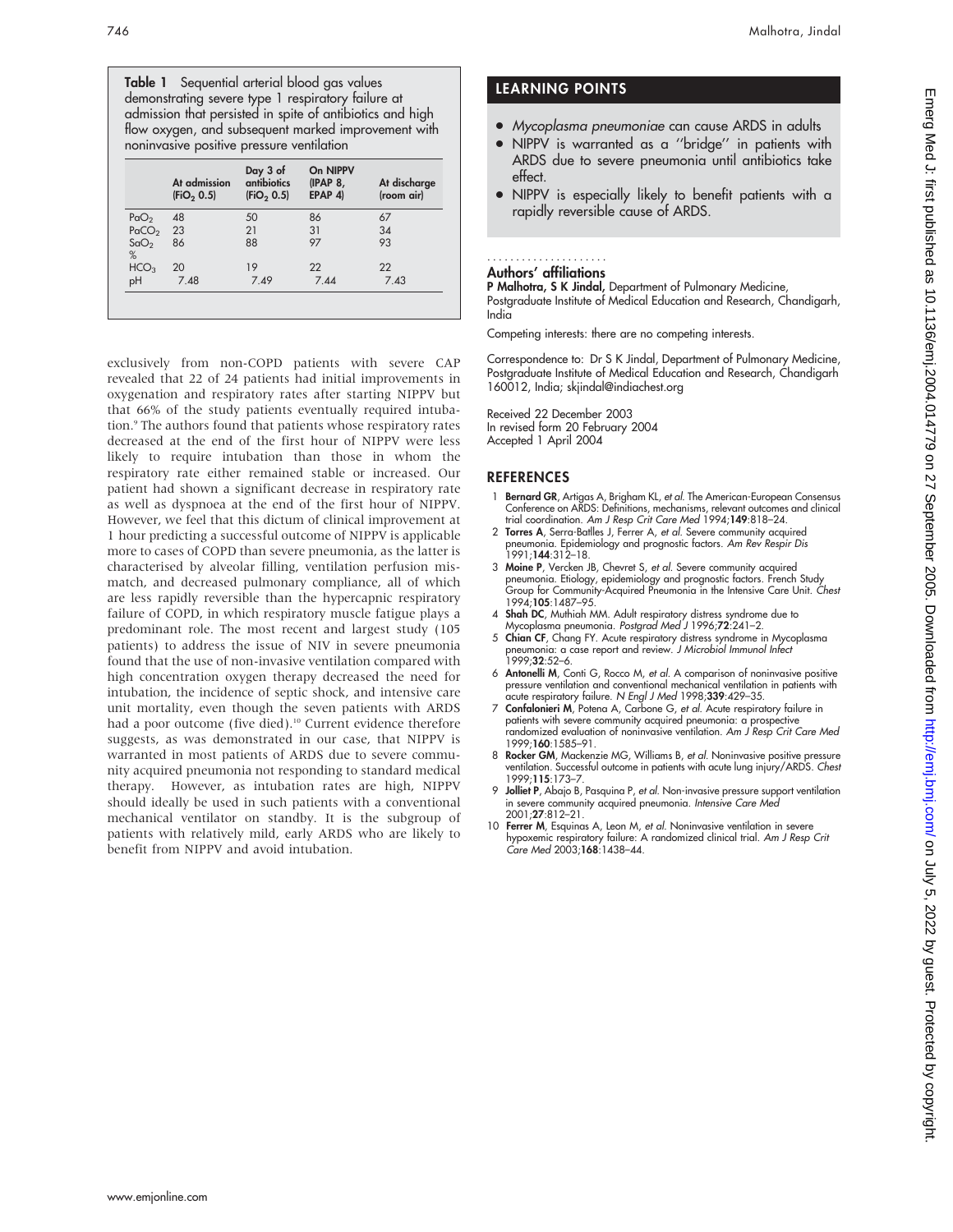## Ring down artefacts on abdominal sonography to predict pulmonary abnormalities in the emergency department C-L Tsai, H-P Wang, W-C Lien, C-C Chen, T-I Lai, W-J Chen ...............................................................................................................................

#### Emerg Med J 2005;22:747–748. doi: 10.1136/emj.2004.016352

Ring down artefacts are sometimes found when emergency physicians perform abdominal ultrasound to differentiate between various abdominal problems. We describe a patient who presented with right upper quadrant abdominal pain and whose ultrasound examination showed ring down artefacts posterior to the right hemidiaphragm, which led to the eventual diagnosis of pneumonia. Ring down artefacts on ultrasound may be used to predict pulmonary abnormalities. Awareness of this sonographic finding may assist in accurate diagnosis and administration of appropriate treatment without delay.

E mergency physicians (EPs) frequently encounter abdominal complaints. Abdominal ultrasound (US) is of great<br>assistance in differential diagnosis of these problems.<br>However, during the abdominal US examination, meaningful mergency physicians (EPs) frequently encounter abdominal complaints. Abdominal ultrasound (US) is of great assistance in differential diagnosis of these problems. artefacts are sometimes seen. In particular, posterior to the liver, the examiner may encounter multiple, vertical, long and narrow bands or lines trailing down from the posterior surface of the right hemidiaphragm, the so-called "ring down'' artefacts. We describe a patient whose US examination showed these ring down artefacts, which contributed to his final diagnosis of pneumonia. We discuss the implications of these findings for EPs.

#### CASE REPORT

A 58 year old man presented to the emergency department (ED) with sudden onset of right upper quadrant abdominal pain. No fever, diarrhoea, or nausea was noted. He was a heavy smoker who had suffered from chronic productive cough for years. He denied other significant past medical or surgical history. On arrival, blood pressure was 113/59 mmHg and body temperature was 38˚C. On physical examination, the breath sounds were relatively clear. The abdomen was soft, and there was a positive Murphy's sign. Laboratory examinations showed leucocytosis with white blood cell count of 13.870/ml and 80% neutrophils. Aspartate aminotransferase and bilirubin values were within normal limits. Emergency US was performed by an EP, working on suspicion of acute cholecystitis. However, the US did not show gallstones or wall thickening of gall bladder, which would have supported the diagnosis of acute cholecystitis. Instead, numerous ring down artefacts posterior to the right hemidiaphragm were disclosed with the US probe placed transversely, right subcostally, and in the cephalic direction (fig 1), which led to suspicion of abnormalities in the right lung base. Chest radiography was subsequently performed, and showed increased lung markings at the right lower lung. Finally, pneumonia was diagnosed and the patient was treated with intravenous antibiotics. He was discharged uneventfully 10 days later and his follow up chest  $x$  ray showed complete resolution.

#### **DISCUSSION**

Traditionally, ring down artefacts have been thought to be similar to the comet tail artefacts the are associated with foreign bodies, particularly metallic objects and cholesterol crystals.1 2 These two artefacts are both reverberation artefacts, producing a series of parallel bands radiating from their sources. They appear when a large mismatch in acoustic impedance occurs between two types of tissue. This interface has two effects: firstly, as it reflects 99% of the sound beam and produces strong reverberation artefacts parallel to the transducer, the interface totally obscures the underlying tissue, and secondly, it generates showers of vertical echo that will be projected into the underlying tissue.<sup>3</sup>

Avruch and Cooperberg postulated that ring down artefacts appear because of multiple reflections of the US pulse occurring between air bubbles of the lung parenchyma.<sup>4</sup> Lim et al further speculated that the distribution and extent of ring down artefacts posterior to the right hemidiaphragm may depend on the distribution and the severity of abnormalities in the right lung base.<sup>5</sup> They found that various pulmonary diseases can show ring down artefacts on US scan. In their study, when the pulmonary abnormalities are localised, ring down artefacts are seen focally at the area of abnormalities. In contrast, nearly all cases of idiopathic interstitial pneumonia elicit numerous ring down artefacts.<sup>5</sup> In our case, although the patient's Murphy's sign was positive, it did not carry sufficient weight to establish the diagnosis of cholecystitis.<sup>6</sup> Furthermore, clinical presentation with right upper quadrant abdominal pain has been reported to be associated with pulmonary pathologies, such as pulmonary embolism or tension pneumothorax.<sup>7 8</sup> Therefore, abdominal US serves a crucial role to confirm diagnosis in patients presenting with right upper quadrant abdominal pain.

Ring down artefacts were found in our patient and redirected the physicians to the possibility of pneumonia. The case underlines the importance of ring down artefacts that is, to remind clinicians that the possible diagnosis may be located above the diaphragm.



Figure 1 Abdominal sonogram shows numerous ring down artefacts (arrow) posterior to the aspect of the right hemidiaphragm.

Abbreviations: ED, emergency department; EP, emergency physician; US, ultrasound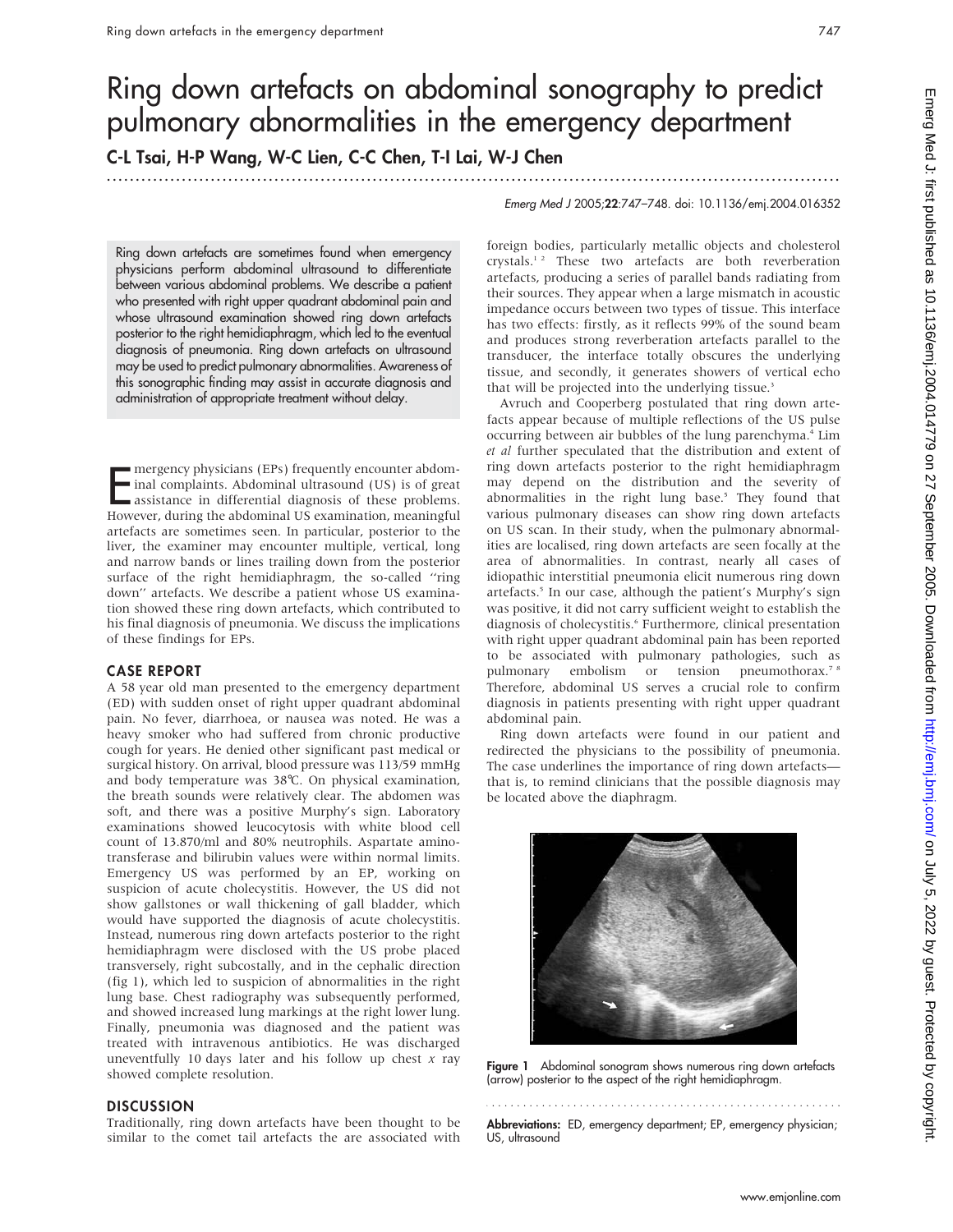Ring down artefacts may also be seen in conditions ranging from non-significant focal interlobular septal thickening to diffuse interstitial fibrosis. In deciding whether the artefacts are meaningful or not, the number of artefacts becomes an important index. There have been reports showing that  $\le$ 5 ring down artefacts are seen in 28–68% of normal healthy individuals.<sup>5</sup> 9 "Numerous" ring down artefacts, however, may implicate pulmonary pathological conditions in 95% patients, as in our patient.<sup>5 10</sup> Numerous ring down artefacts, also called the ''aurora sign'', have been proved by three dimensional computed tomography to be derived from the irregularity of air spaces immediately below the pleura.<sup>10</sup>

In conclusion, the ring down artefacts seen using US may be used to predict pulmonary abnormalities in the ED. When EPs encounter ring down artefacts posterior to the right hemidiaphragm while performing abdominal US for evaluation of right upper quadrant pain, they should consider pulmonary abnormalities in addition to abdominal problems. Awareness of this sonographic finding may assist in accurate diagnosis and administration of appropriate treatment without delay.

#### .....................

#### Authors' affiliations

C-L Tsai, H-P Wang, W-C Lien, T-I Lai, W-J Chen, Department of Emergency Medicine, National Taiwan University Hospital and National Taiwan University College of Medicine, Taipei, Taiwan

C-C Chen, Department of Internal Medicine, National Taiwan University Hospital and National Taiwan University College of Medicine, Taipei, Taiwan

#### Competing interests: none declared

Correspondence to: Dr C-L Tsai, Department of Emergency Medicine, National Taiwan University Hospital, No. 7, Chung-Shan South Road, Taipei, 100, Taiwan; chulintsai@ntu.edu.tw

Accepted for publication 10 May 2004

#### REFERENCES

- 1 Shapiro R, Winsberg F. Comet-tail artifact from cholesterol crystals: Observations in the postlithotripsy gallbladder and an in vitro model. Radiology 1990;177:153–6.
- 2 Ziskin MC, Thickman DI, Goldenberg NJ, et al. The comet-tail artifact. J Ultrasound Med 1982;1:1-7.
- 3 Kremkau FW, Taylor KJW. Artifacts in ultrasound imaging. J Ultrasound Med 1986;5:227–37.
- 4 Avruch L, Cooperberg PL. The ring-down artifact. J Ultrasound Med 1985;4:21–8.
- 5 Lim JH, Lee KS, Kim TS, et al. Ring-down artifacts posterior to the right hemidiaphragm on abdominal sonography: sign of pulmonary parenchymal abnormalities. J Ultrasound Med 1999;18:403–10.
- 6 Trowbridge RL, Rutkowski NK, Shojania KG. Does this patient have acute cholecystitis? JAMA 2003;289:80–6.
- 7 Unluer EE, Denizbasi A. A pulmonary embolism case presenting with upper abdominal and flank pain. Eur J Emerg Med 2003;10:135–8.
- 8 Hollins GW, Beattie T, Harper I, et al. Tension pneumothorax: report of two cases presenting with acute abdominal symptoms. J Accid Emerg Med 1994;11:43–4.
- 9 Lichtenstein D, Meziere G, Biderman P, et al. The comettail artifact: An ultrasound sign of alveolar-interstitial syndrome. A*m J Respir Crit Care Med*<br>1997;**156**:1640–6.
- 10 Kohzaki S, Tsurusaki K, Uetani M, et al. The aurora sign: an ultrasonographic sign suggesting parenchymal lung disease. Br J Radiol 2003;76:437–43.

## Brugada syndrome, manifested by propafenone induced ST segment elevation

#### E Aksay, T Okan, S Yanturali

We report a case of a 43 year old man who was diagnosed with Brugada syndrome after propafenone administration for chemical cardioversion of new onset atrial fibrillation. Brugada syndrome has been described in the medical literature and is thought to be responsible for the majority of sudden cardiac deaths in patients without ischaemic heart disease. This syndrome has not yet been extensively discussed in the emergency medicine literature despite its importance. Emergency physicians should consider Brugada syndrome in patients who present to the emergency department with right bundle branch block and ST segment elevation in the right precordial leads, which is the classic electrocardiographic pattern of this syndrome.

**Ventricular fibrillation (VF) is the main cause of sudden**<br>cardiac death (SCD). Most SCDs are associated with<br>acute coronary ischaemia near the time of death. cardiac death (SCD). Most SCDs are associated with acute coronary ischaemia near the time of death. However, 10–20% of SCD patients have no evidence of structural or ischaemic heart disease, and these patients have been referred to as having "idiopathic VF".<sup>12</sup> Brugada syndrome (BS) is now suspected to be responsible for 40– 60% of cases of idiopathic VF.3

Emerg Med J 2005;22:748–750. doi: 10.1136/emj.2003.013789

...............................................................................................................................

#### CASE REPORT

A 43 year old man presented to the emergency department (ED) complaining of palpitations, which hadstarted 1 hour prior to presentation. He denied syncope or chest pain. Blood pressure was 135/76 mmHg, pulse 138 beats/min,  $O<sub>2</sub>$  saturation 98%, respiratory rate 14 breaths/min, and temperature 36.0˚C. Past medical history included a negative treadmill stress test for atypical chest pain 1.5 years previously, as his mother had died of sudden cardiac death (SCD) at 44 years of age. The patient was placed on a monitor and an intravenous catheter was inserted. The initial ECG demonstrated atrial fibrillation with rapid ventricular response (134 beats/min) and incomplete right bundle brunch block (RBBB) without ST segment elevation (fig 1A). A prior ECG, which was obtained for comparison, showed sinus rhythm with RBBB and 1 mm ST elevation in leads V1–2. Intravenous diltiazem (40 mg) was administered, which achieved rate control. Complete blood count, serum electrolytes, and initial cardiac markers were normal.

Abbreviations: BS, Brugada syndrome; ED, emergency department; ICD, implantable cardioverter defibrillator; RBBB, right bundle brunch block; SCD, sudden cardiac death; VF, ventricular fibrillation; VT, ventricular tachycardia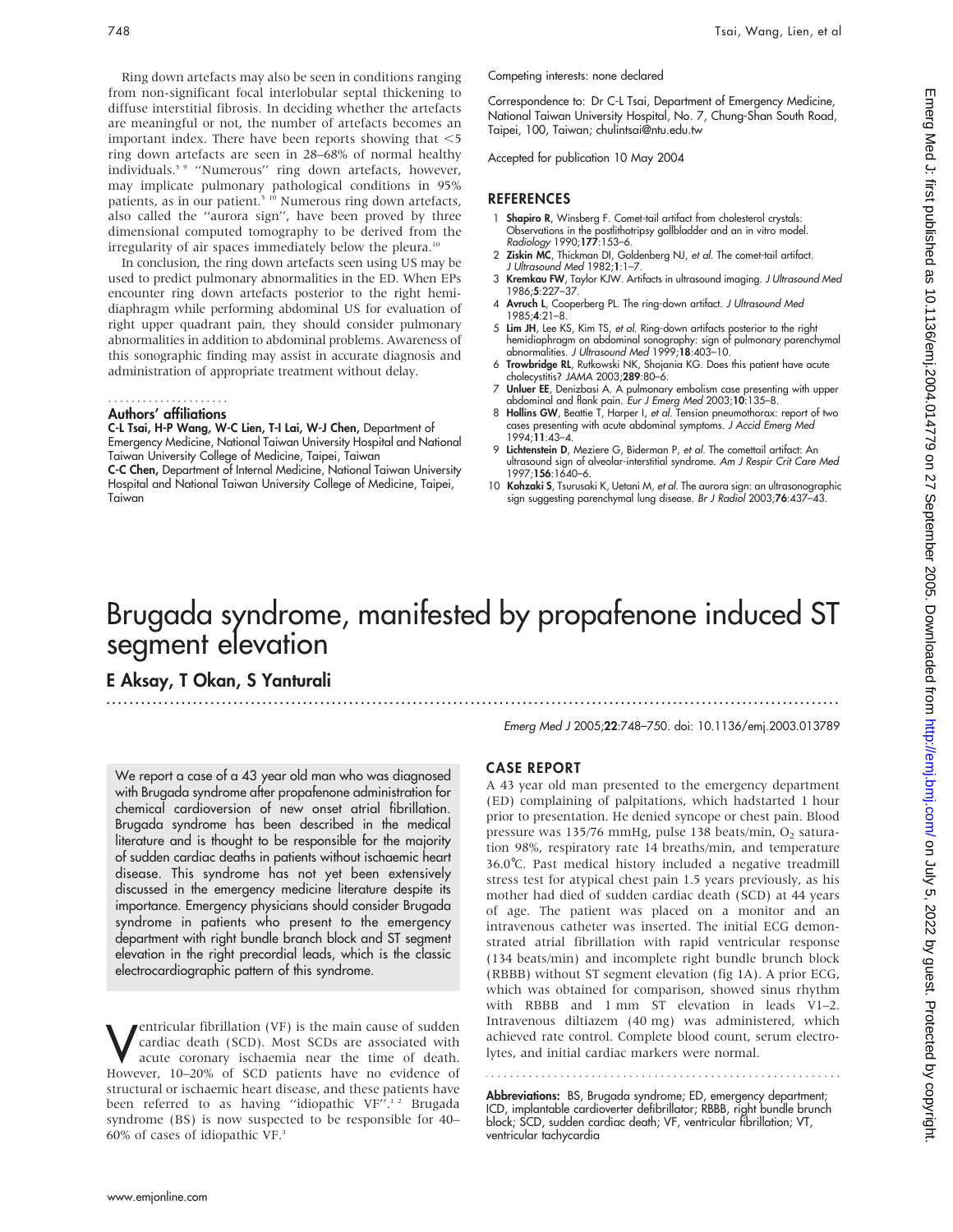

Figure 1 (A) Initial ECG: atrial fibrillation with rapid ventricular response and incomplete RBBB, with no evidence of Brugada syndrome.(B) Repeat ECG after propafenone administration: 1–3 mm ST segment elevation in leads V1–3, and T wave inversion in V1 and V2. (C) ST segment elevation and RBBB resolved and atrial fibrillation converted to sinus rhythm.

Because atrial fibrillation was considered as new onset, 600 mg of propafenone was administered orally to achieve chemical cardioversion. After 6 hours, a repeat ECG showed 1–3 mm ST segment elevation in leads V1–3, and T wave inversion in leads V1 and V2 (fig 1B). The patient denied any chest pain or angina equivalent during the observation period. Cardiology consultation was obtained because of suspected silent acute myocardial infarction, and repeat



All symptomatic patients and inducible asymptomatic patients should be treated. Non-inducible asymptomatic patients should be observed with follow up, and treatment is not recommended for these patients.

cardiac markers were ordered. Subsequently, ST segment elevation was persistent for 6 hours and then progressively declined to baseline. Additionally, atrial fibrillation converted to sinus rhythm, and the RBBB resolved (fig 1C). At 12 hours, cardiac markers were not elevated. The patient was admitted to the coronary care unit with a diagnosis of suspected BS.

The following day, echocardiography and coronary angiography were performed, which revealed no evidence of structural heart disease. Programmed ventricular stimulation was also performed but it failed to induce ventricular tachycardia (VT) or VF. The patient was discharged on the third day of admission with the diagnosis of BS.

#### **DISCUSSION**

BS was first described by Pedro and Josep Brugada in 1992. The syndrome is characterised by SCD or episodes of syncope resulting from polymorphic VT or VF in previously healthy people, with the classic ECG finding of RBBB and ST segment elevation in the right precordial leads.<sup>4</sup> Patients with BS may be completely asymptomatic, and are often recognised by chance because of ECG screening for insurance, sport licensing, atypical complaint, or investigation of other family members with known BS. Therefore, BS should be considered and investigated in patients with the characteristic ECG pattern, even if they are asymptomatic.<sup>5</sup>

BS is a primary electrical disorder resulting in abnormal electropyhsiological activity, and is typically seen in the fourth or fifth decade of life in men.<sup>5 6</sup> Although the syndrome has autosomal dominant transmission, sporadic cases have been reported.<sup>3</sup> Mutation of the SCN5A gene, which encodes for cardiac sodium channels, causes loss of cardiac sodium channel function,<sup>7</sup> resulting in a shortening of the action potential duration in the right ventricular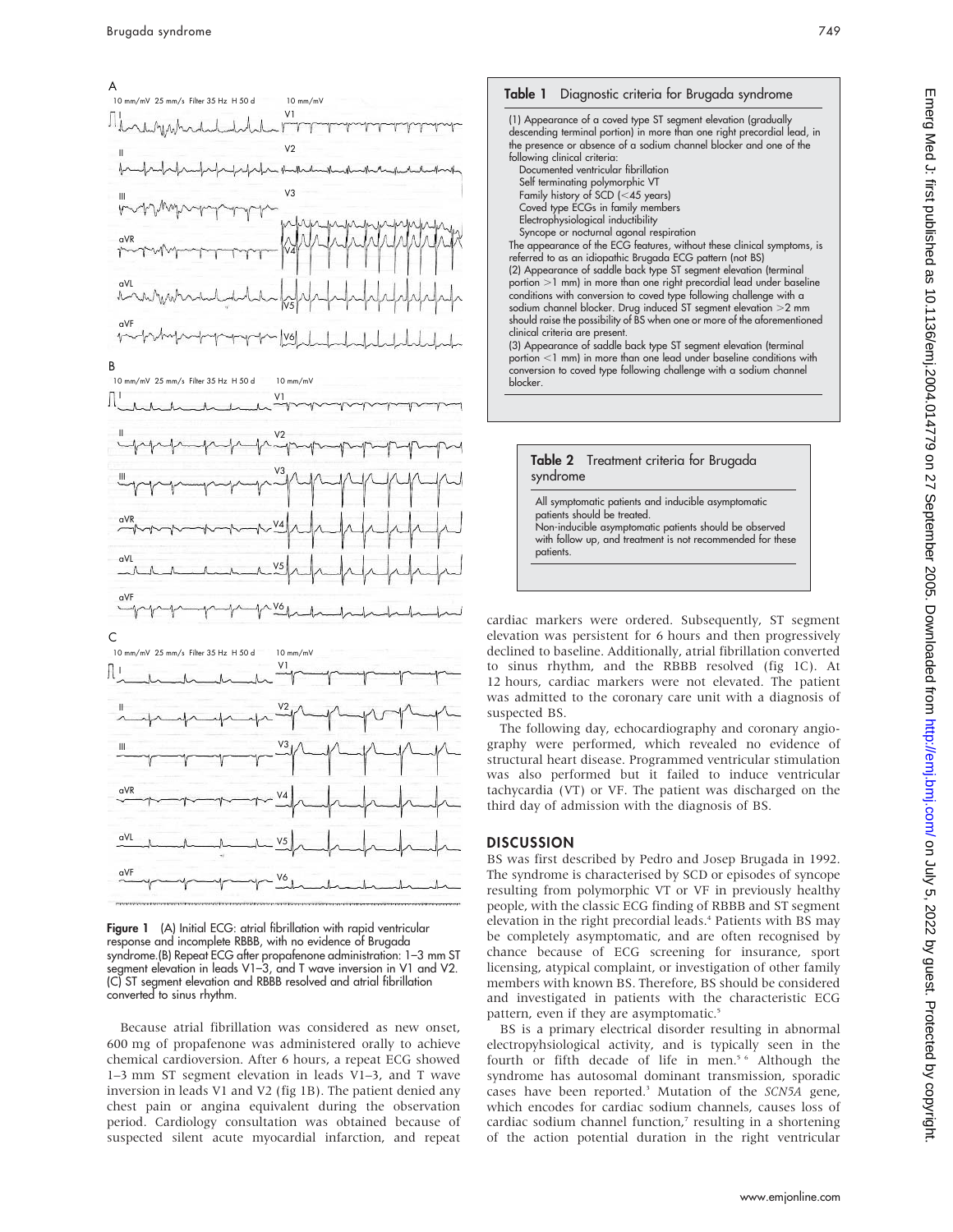epicardium, which causes a transmural voltage gradient, seen as ST elevation and re-excitation on the ECG. This voltage gradient creates a vulnerable window for extrasystoles or premature impulses to initiate phase 2 re-entry, triggering VF.8 9 Class IA (for example, ajmaline, procainamide) and class IC (for example, propafenone, flecainide) antiarrhythmic agents and heightened parasympathetic tone increase ST segment elevation and may precipitate VF. Sympathetic activation, stress testing, isoproterenol, and dobutamine may decrease ST segment elevation and result in transient normalisation of the ECG.10 11 The VF frequently seen during sleep in patients with BS is probably due to a decrease in sympathetic tone.<sup>12</sup>

The typical presentation of BS is syncope or SCD, depending on the duration of VT. If VT is persistent, it eventually degenerates into VF and results in SCD. If VT is self terminating in a short period, it results in syncope or near-syncope.<sup>13</sup> In addition, it has been suggested that there is a higher than normal incidence of supraventricular tachyarrhythmias in Brugada patients.<sup>14</sup> Nearly 10% of patients with BS have concomitant atrial fibrillation.<sup>10</sup> Therefore, BS should not be only considered in SCD victims or syncope patients, but also in patients who present to the ED with new onset atrial fibrillation with ST segment elevation in the right precordial leads.

Half of patients with BS have non-diagnostic resting ECG, and in 42% of cases, the ECG can normalise transiently.<sup>11 15</sup> Because of the intermittent and concealed nature of the ECG signs, diagnosis of BS may be difficult. A consensus report of the diagnostic criteria for BS is outlined in table  $1.^{16}$ 

Patients with suspected BS should undergo a pharmacological challenge test with class IA antiarrhythmic drugs in the electrophysiology laboratory.<sup>5</sup> It has been reported that propafenone has an unmasking effect and can reveal a concealed BS, 17 18 as occurred in our patient. False positive pharmacological challenge tests have not been reported so far.5

Electrophysiological testing is useful for both further confirmation of the diagnosis and determination of treatment strategies. In the largest series yet reported in the literature, 30% of symptomatic Brugada patients developed a recurrent arrhythmic event (VF, SCD, or syncope due to ventricular arrhythmias) at a mean (SD) of 31 (41) months' follow up. In the same study, while 12% of asymptomatic patients who were induced by programmed ventricular stimulation developed their first arrhythmic event, only 1.1% of non-inducible asymptomatic patients developed arrhythmias.19 Treatment criteria for BS are shown in table 2.5 19 Because of the autosomal dominant inheritance, other family members should be referred to a cardiologist for diagnostic testing.<sup>5</sup>

The mortality of BS is approximately 30% at 2 years following the diagnosis.<sup>6</sup> An implantable cardioverter defibrillator (ICD) implant is the only effective treatment option for prevention of SCD in patients with BS. In one study, with use of an ICD, the mortality at 10 year follow up was  $0\%$ .<sup>20</sup> Antiarrhythmic drugs, including amiodarone and beta blockers have not been shown to reduce mortality or recurrence of ventricular arrhythmias.<sup>21</sup>

#### **CONCLUSION**

BS is a preventable cause of SCD. Failure to diagnose the syndrome results in a high mortality rate. Early recognition of this syndrome may contribute to a decrease in the frequency of idiopathic VF and may improve prognosis of patients with

BS. Therefore, emergency physicians should be familiar with the ECG findings of BS, and patients with suspected BS should be referred to a cardiologist. For all patients with new onset atrial fibrillation with RBBB, if chemical cardioversion is planned with propafenone in the ED, they should be also observed for ST segment elevation, which would be indicative of BS.

#### Authors' affiliations .....................

E Aksay, S Yanturali, Department of Emergency Medicine, Dokuz Eylul University Hospital, Turkey

T Okan, Department of Cardiology, Dokuz Eylul University Hospital, Turkey

Competing interests: none declared

Correspondence to: Dr E Aksay, Emergency Physician, Dokuz Eylul University Medical School, Department of Emergency Medicine. 35340, Inciralti, Izmir, Turkey; ersin.aksay@deu.edu.tr

Accepted for publication 25 March 2004

- 1 Butler JM. Brugada syndrome-the missed epidemic. J Accid Emerg Med 2000;17:426–8.
- 2 Zipes D, Wellens HJ. Sudden cardiac death. Circulation 1998:98:2334–51.
- 3 Alings M, Wilde A. ''Brugada'' syndrome: clinical data and suggested pathophysiological mechanism. Circulation 1999;99:666–73.
- 4 Brugada P, Brugada J. Right bundle branch block, persistent ST segment elevation and sudden cardiac death: a distinct clinical and electrocardiographic syndrome. J Am Coll Cardiol 1992;20:1391–6.
- 5 Brugada P, Brugada J, Brugada R. The Brugada syndrome. Card Electrophysiol Rev 2002;6:45–8.
- 6 Brugada P, Brugada R, Brugada J. The Brugada syndrome. Curr Cardiol Rep 2000;2:507–14.
- 7 Chen Q, Kirsch GE, Zhang D, et al. Genetic basis and molecular mechanisms for idiopathic ventricular fibrillation. Nature 1998;392:292–6.
- 8 Yan GX, Antzelevitch C. Cellular basis for the Brugada syndrome and other mechanisms of arrhythmogenesis associated with ST-segment elevation. Circulation 1999;100:1660–6.
- 9 Antzelevitch C. The Brugada syndrome. J Cardiovasc Electrophysiol 1998;9:513–16.
- 10 Brugada R, Brugada J, Antzelevitch C, et al. Sodium channel blockers identify risk for sudden death in patients with ST-segment elevation and right bundle branch block but structurally normal hearts. Circulation 2000;101:510–15.
- 11 Naccarelli GV, Antzelevitch C. The Brugada syndrome: clinical, genetic, cellular, and molecular abnormalities. Am J Med 2001;110:573–81.
- 12 Matsuo K, Kurita T, Inagaki M, et al. The circadian pattern of the development of ventricular fibrillation in patients with Brugada syndrome. Eur Heart J 1999;20:465–70.
- 13 Mattu A, Rogers RL, Kim H, *et al.* The Brugada syndrome. A*m J Emerg Med*<br>2003;**21**:146–51.
- 14 Eckardt L, Kirchhof P, Loh P, et al. Brugada syndrome and supraventricular tachyarrhythmias: a novel association? J Cardiovasc Electrophysiol 2001;12:680–5.
- 15 Sakabe M, Fujiki A, Tani M, et al. Proportion and prognosis of healthy people with coved or saddle-back type ST segment elevation in the right precordial
- leads during 10 years tollow-up. *Eur Heart J* 2003;**24**:1488–93.<br>16 Wi**lde AA**, Antzelevitch C, Borggrefe M, *et al.* Study Group on the Molecular Basis of Arrhythmias of the European Society of Cardiology. Proposed diagnostic criteria for the Brugada syndrome. Eur Heart J 2002;23:1648-54.
- Guevara-Valdivia ME, Iturralde Torres P, de Micheli A, et al. Disclosure of 'Brugada's syndrome'' with intravenous propafenone. Arch Cardiol Mex 2002;72:45–8.
- 18 Akdemir I, Davutoglu V, Aksoy M. Intermittent Brugada syndrome misdiagnosed as acute myocardial infarction and unmasked with propafenone. Heart 2002;87:543.
- 19 Brugada P, Brugada R, Mont L, et al. Natural history of Brugada syndrome: the prognostic value of programmed electrical stimulation of the heart. J Cardiovasc Electrophysiol 2003;14:455–7.
- 20 Brugada J, Brugada P, Brugada R. The syndrome of right bundle branch block ST segment elevation in V1 to V3 and sudden death—the Brugada syndrome. Europace 1999;1:156–66.
- 21 Brugada J, Brugada R, Brugada P. Right bundle-branch block and ST-segment elevation in leads V1 through V3: a marker for sudden death in patients without demonstrable structural heart disease. Circulation 1998;97:457-60.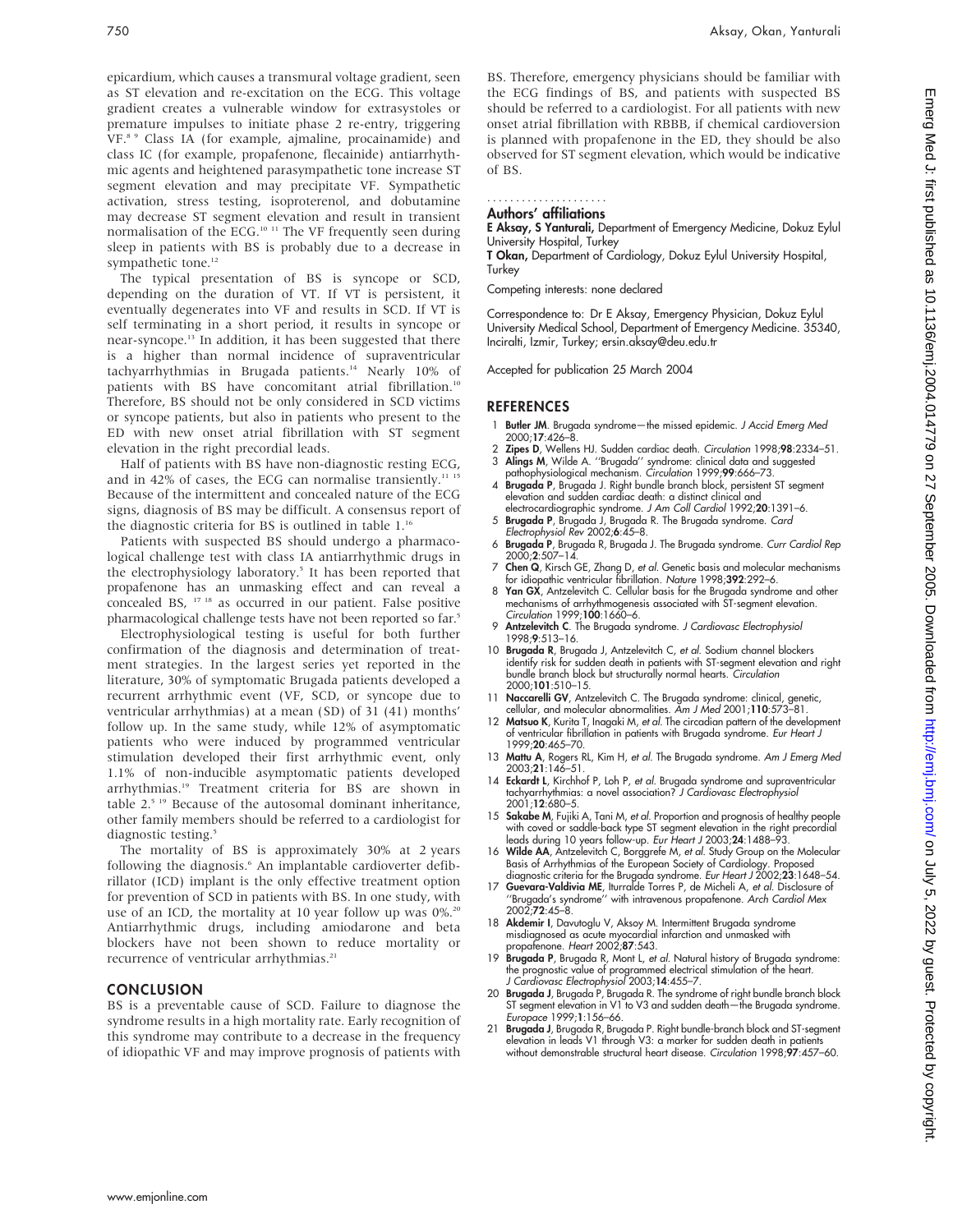# Trans-sternal cardiac injury caused by a hooked needle

...............................................................................................................................

H Yanar, M Aksoy, K Taviloglu, E S Unal, M Kurtoglu, K Nisli

Cardiac injuries remain the most challenging of all injuries seen in the field of trauma surgery. Penetrating injury to the heart generally occurs less frequently than blunt injury and most commonly injures the large anterior right ventricle. We present an unusual, and to our knowledge a previously unreported, cause of cardiac penetrating trauma in a child, involving a hooked needle (a 15 cm long, metallic device usually used for crocheting or lacemaking). A ventricular septal defect was managed conservatively shortly after the primary cardiorrhaphy. Evaluation methods for this rare presentation and its possible surgical treatments are discussed.

ardiac injuries remain the most challenging of all injuries seen in the field of trauma surgery and their management often requires immediate surgical interinjuries seen in the field of trauma surgery and their vention, excellent surgical technique, and the ability to provide excellent critical care to these patients postoperatively.<sup>1</sup> Penetrating injury to the heart generally occurs less often than blunt injury and most commonly injures the large anterior right ventricle.<sup>2</sup> Sewing needles,<sup>3</sup> steel splinters,<sup>4</sup> and crossbow bolts<sup>5</sup> have been reported among foreign bodies penetrating the heart. Causes such as complication of a pectus excavatum operation, or an endomyocardial steet strut have been reported,<sup>6</sup> although the most frequent causes of penetration are gunshots and stab injuries.<sup>78</sup> Both Beck's triad and Kussmaul's sign are difficult to see in young children.2

We present an unusual and to our knowledge a previously unreported cause of cardiac penetrating trauma in a child, involving a hooked needle (a 15 cm long, metallic device usually used for crocheting or lacemaking). A ventricular septal defect (VSD) was managed conservatively shortly after the primary cardiorrhaphy. Evaluation methods for this rare presentation and its possible surgical treatments are discussed.

#### CASE REPORT

A 5 year old girl was admitted to our emergency department with a hooked needle penetrated in her chest wall from the left edge of the sternal corpus, in a mediolateral and craniocaudal trajectory (fig 1). The accident had happened when she fell over while running at home with a hooked needle in her hand, just 40 minutes before admission.

The child was conscious and fully alert. She did not have respiratory distress except for mild pain during breathing. Her blood pressure was 105/60 mm Hg, and the heart rate was 120 beats/min. The exposed part of the hooked needle had a movement reflecting the pulsatile motion of the heart. There were no other cranial or abdominal pathological findings. Both lungs were well aerated, heart sounds were clearly heard without any murmur, and the heart was rhythmic on auscultation. After venous access was secured, a portable electrocardiography was performed and a normal sinusal rhythm was seen. Anteroposterior and lateral chest radiography revealed penetration of the sternal corpus and the possibility of cardiac penetration (fig 2). Cardiac and

Emerg Med J 2005;22:751–753. doi: 10.1136/emj.2004.014779

upper abdominal ultrasound (US) performed subxiphoidally did not reveal any pericardial fluid, haemothorax, or intraabdominal free fluid, but the tip of the hooked needle was visible inside the right ventricle. A central venous route was accessed via the left subclavian vein and the central venous pressure was measured as 6 cm H2O. The blood count was in the normal range (haematocrit 35%, haemoglobin 11 mg/dL, white blood cell count  $10.1/m<sup>3</sup>$ ). The computerised tomography (CT) scan showed a foreign body passing through the sternal corpus, and the tip of the hooked needle was in the right ventricle. The possibilities of pericardial tamponade, pneumothorax, and pleural effusion were excluded (fig 2).

The patient, who was conscious and in a stable condition, was taken to the operating room 40 minutes after admission. Gentle removal of the foreign body in the operating theatre was planned under mild anaesthesia, with conditions for general anaesthesia set in place in case of emergency. Four minutes after removing the hooked needle, a sudden bradycardia developed and central venous pressure rose to 15 cm H2O. The patient was intubated endotracheally and a left anterolateral thoracotomy via Sparango incision was performed. During the thoracotomy, pericardial tamponade was eased by pericardiotomy. There was a perforation measuring  $3\times4$  mm on the anterior wall of the right ventricle, which was repaired with horizontal Halsted mattress sutures, (Prolene no. 2-0), without need for a pericardial patch. The patient was taken to the intensive care unit (ICU) postoperatively.

After two uneventful postoperative days in the ICU, the patient developed tachypnoea and dyspnoea with auscultable rough crackles from either hemithorax. Consultation with the paediatric cardiology unit (PCU) revealed congestive heart failure, thus intravenous dopamine and dobutamine treatment was started. Echocardiography was performed the same day and showed a traumatic VSD of 3.5 mm in length in the muscular portion of the interventricular septum with rough margins and an evident left to right shunt with a pressure gradient of 77 mmHg. The right ventricle was mildly dilated and its anterior wall hypokinetic. The ejection fraction was found to be 67% (fig 3).

The treatment in the ICU relieved the symptoms and the child was discharged to the PCU with no surgical problem on the sixth postoperative day, continuing on digoxin, captopril, and prophylaxis for endocarditis.

After 30 days of follow up in the PCU, the anti-congestive therapy was stopped. The patient was discharged with an asymptomatic patent VSD, and close six monthly follow up with echocardiography for the first year was planned.

#### **DISCUSSION**

Penetrating cardiac trauma in children is seldom reported in the literature and the incidence of penetrating cardiac trauma in children is lacking.<sup>2</sup> Data on the effects of acute traumatic injury to specific cardiac components come mostly from the adult literature and consists of atrioventricular valve insufficiency, aortic insufficiency, VSD, atrial septal defect, coronary artery injury, haemopericardium, cardiac rupture and cardiac contusion.<sup>129</sup>

Physiological condition, cardiovascular respiratory score and mechanism of injury plus initial rhythm are reported to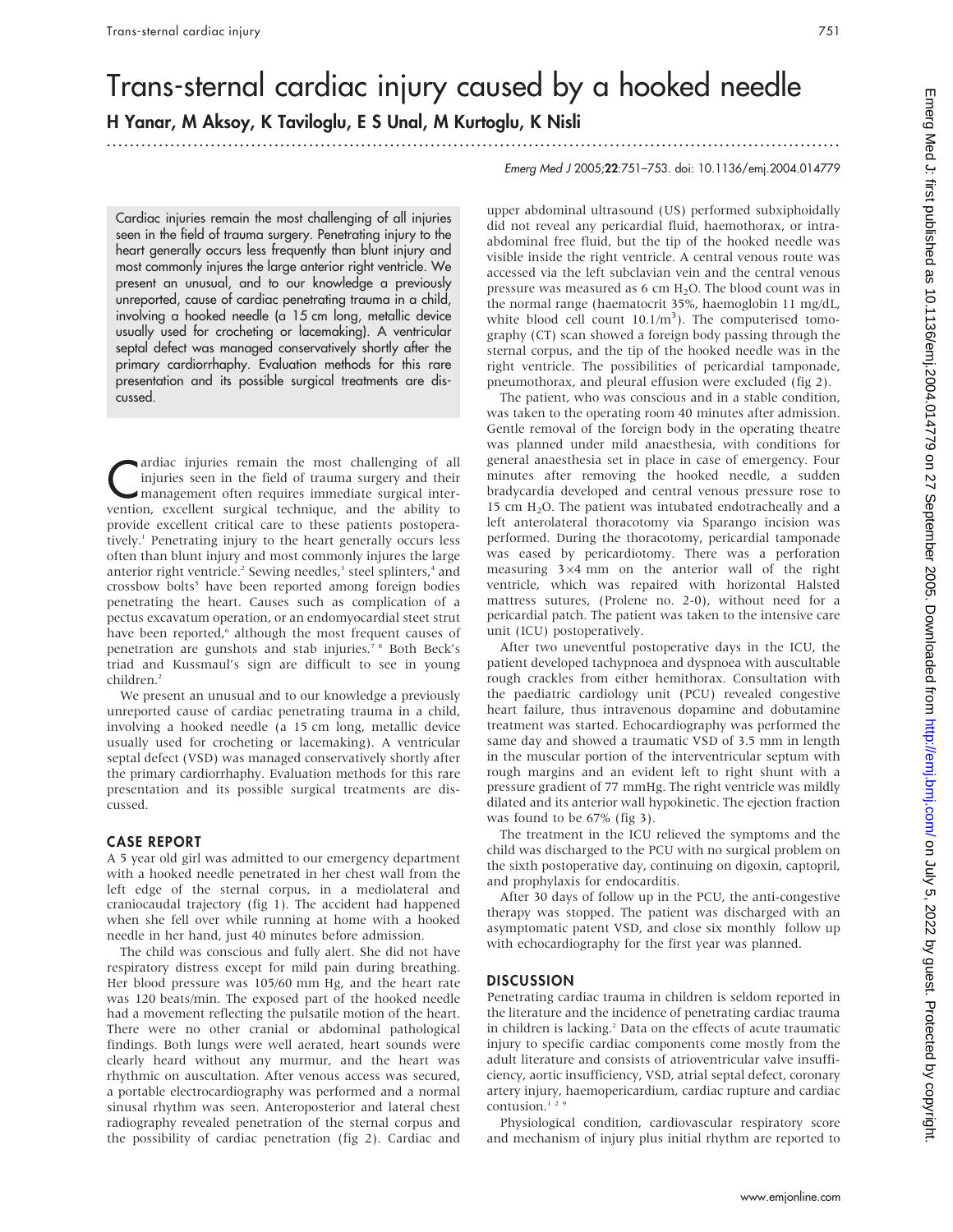

Figure 1 Appearance of the patient with the hooked needle on Figure 3 Echocardiography showing VSD 2 days after surgery. admission.

be significant predictors of outcome in penetrating cardiac injuries in adults.<sup>8</sup> The case presented here, and our experience in cardiovascular trauma surgery supports that these predictive factors are strongly reliable. We also agree that the critical time period of pericardial tamponade acts on the patients' outcomes as a positive or negative predictive factor.

There are several methods of evaluating cardiac injuries. Subxiphoid pericardial window remains the gold standard of all procedures for the diagnosis and treatment but with the availability of ultrasound (US) in trauma centres, this technique has been relegated to a second line of evaluation.<sup>1</sup> Surgeon performed US decreases the time between arrival and definitive treatment in patients with penetrating cardiac traumas.<sup>10</sup>

Three categories of electrocardiographic (ECG) interpretation exist in penetrating cardiac trauma pre and post operatively: acute myocardial infarction, pericarditis, repolarisation unspesific changes.<sup>11</sup> But ECG abnormalities are said to occur less commonly in children than in adults, $2$  as we experienced.

Two dimensional echocardiography has been shown to have a 90% accuracy, a 97% specificity, and a 90% sensitivity in detecting penetrating cardiac injuries by Jimenez et al.<sup>12</sup> Unfortunately we could not perform an echocardiography preoperatively because of the course of our cases, but echocardiography gave us the chance of detecting the VSD postoperatively, and we believe that it must be the first choice as a diagnostic tool in the follow up period of patients'.

Chest CT has been shown to have a high sensitivity, spesificity and accuracy rate in the setting of penetrating thoracic injury.13 CT findings of our patient were the same as we detected in the operation. We think that CT scans can be used for diagnosis of a haemodynamically stable patient who can be closely monitored during the transfer and scanning period.



Unlike our case, emergency department thoracotomy can be used as a diagnostic and therapeutic tool in unstable patients and it continues to be widely used in children.<sup>1</sup>

Haemodynamically stable selected patients with isolated penetrating cardiac injuries can be followed up conservatively in ICU as in penetrating abdominal injuries. Series aiming to emphasise the point that there is a place for conservative management of selected cases with penetrating cardiac injuries has been reported,<sup>14</sup> and we will report the results of our conservative management in penetrating cardiac trauma in the near future. Therefore, we tried to give the chance of non-operative management to our patient, but due to the reasons mentioned above, thoracotomy was performed.

Another point of debate is the reparation of injuries with life threatening free wall wounds of the heart. It is usually quite hard to detect accompanying intracardiac lesions in emergency surgery situations because of the negative effects of increased operation time to the traumatic patient. Intraoperative cardiac sampling following penetrating wound as a technique for early detection of traumatic intracardiac shunts in a case has been reported.<sup>15</sup> In the literature numerous studies have reported residual intracardiac lesions which are not identified in the first operation from 4% to 56% of cases. Functional sequelae in such patients have rarely been described.<sup>11 16</sup>

Tesinski reports that almost 25% of the patients are later diagnosed to have suffered injury also to one of the intracardiac structures, a VSD caused by penetrating injury to the heart is found to in 2–10% of the survivors and interval repair should be performed according to the clinical status of the patient and mostly depends on the size of the left to right shunt.<sup>3</sup> Delayed repair of cardiac trauma allows tissue healing to a varying degree which may or may not be beneficial. VSDs can shrink or even close spontaneously with time, but this is unlikely to occur with tricuspid valve injuries.<sup>17</sup>



Figure 2 (A) Anteroposterior chest radiograph; (B) lateral chest radiograph; (C) CT scan showning intracardiac hooked needle.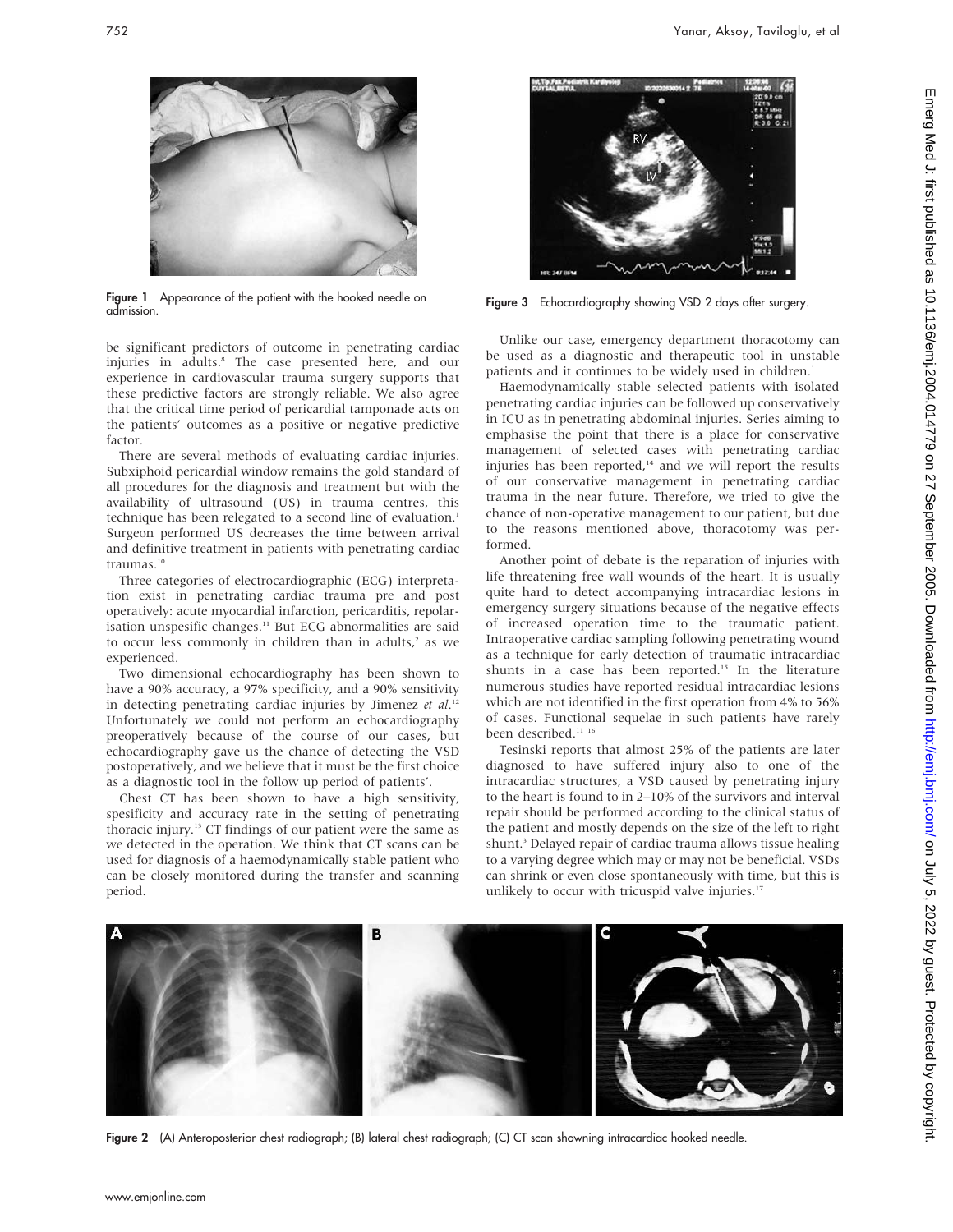We agree the authors who are in favor of delayed repair as it is more rationalist to repair residual intracardiac lesions in an elective operation. However the patients should be followed closely for delayed sequel of these lesions in a multidiciplinary fashion.

#### Authors' affiliations .....................

H Yanar, M Aksoy, K Taviloglu, E S Unal, M Kurtoglu, Department of General Surgery, Emergency Surgery Unit, Istanbul Medical Faculty, Istanbul University, Istanbul, Turkey

K Nisli, Pediatric Cardiology Unit, Department of Pediatrics, Istanbul Medical Faculty, Istanbul University, Istanbul, Turkey

#### Competing interests: none declared

Correspondence to: Dr H Yanar, Trauma and Emergency Surgery Unit, Department of General Surgery, Istanbul Medical Faculty, University of Istanbul, Capa, Istanbul, 34390 Turkey; htyanar@yahoo.com

Accepted for publication 29 April 2004

#### REFERENCES

- 1 Asensio JA, Soto SN, Forno W, et al. Penetrating cardiac injuries: a complex challenge. *Injury* 2001;3**2**:533–543.<br>2 **Baum VC: Cardiac trauma in children**. *Paediatric Anaesthesia*
- 2002;12:110–117.
- 3 Sbokos CG, Azariades M, Chlapoutakis E, et al. The removal of sewing needles from two children's hearts. Thorac Cardiovasc Surg 1984;32:373–375.
- 4 Garcia-Lledo JA, Moya Mur JL, Recena B, et al. Penetrating trauma by foreign body in the left heart ventricle. Rev Esp Cardiol 1997;50:137–139.
- 5 Besler K, Kleiber M, Zerkowski HR, et al. Non-lethal penetrating cardiac injury from a crossbow bolt. Int J Legal Med 1998;111:88–90.
- 6 Onursal E, Toker A, Bostancı K, et al. A complication of pectus excavatum operation: Endomyocardial Steel Strut. Ann Thorac Surg 1999;**68**:1082–1083.
- 7 Tesinsky L, Pirk J, al-Hiti H, et al. An isolated ventricular septal defect as a consequence of penetrating injury to the heart. Eur J Cardiothorac Surg 1999;15:221–223.
- 8 Asensio JA, Murray J, Demetriades D, et al. Penetrating Cardiac Injuries: a prospective study of variable predicting outcomes. J Am Coll Surg 1998;186:24–34.
- 9 Asensio JA, Stewart BM, Murray J, et al. Penetrating cardiac injuries. Surg Clin North Am 1996;76:685-724.
- 10 Carrillo EH, Guinn BJ, Ali AT, et al. Transthoracic ultrasonography is an alternative to subxiphoid ultrasonography for the diagnosis of hemopericardium in penetrating precordial trauma. Am J Surg 2000;179:34–36.
- 11 Duque HA, Florez EL, Moreno A, et al. Penetrating cardiac trauma: Follow-up study including electrocardiography, echocardiography, and functional test. World J Surg 1999;23:1254–1257.
- 12 Jimenez E. Martin M, Krukenkamp I, et al. Subxiphoid pericardiotomy versus echocardiography: A prospective evaluation of the diagnosis of occult
- penetrating cardiac injury, *Surgery* 1990;1**08**:676–680.<br>13 **Nagy KK**. Gilkey SH, Roberts RR, *et al*. Computed tomography screens stable patients at risk for penetrating cardiac injury. Acad Emerg Med 1996;3:1024–1027.
- 14 Michelow BJ, Bremmer CG. Penetrating cardiac injuries: selective conservatism—favorable or foolish? J Trauma 1987;27:398–401.
- 15 Baxter BT, Moore EE, Moore FA, et al. Intraoperative cardiac sampling following penetrating wounds : a technique for early detection of traumatic intracardiac shunts—case report. J Trauma 1989;29:1719–1720.
- 16 Fallahnejad M, Kutty A, Wallace HW. Secondary lesions of penetrating cardiac injuries. Ann Surg 1980;191:228–233.
- 17 Doty JR, Cameron DE, Elmacı T, et al. Penetrating trauma to the tricuspid valve and ventricular septum: delayed repair. Ann Thorac Surg 1999;67:252–253.

# More than just an ocular solution

...............................................................................................................................

M Pekdemir, S Yanturali, G Karakus

Apraclonidine eye drop is an alpha adrenergic agonist derived topical clonidine, used for the treatment of intraocular pressure elevation. We report what is to our knowledge the first case of systemic toxicity of apraclonidine resulted from repeated local administration. Clinical manifestation of toxicity was similar to oral clonidine overdose. Toxicities of ocular drugs should always be considered when a patient presents with new systemic problems.

**A** praclonidine is a widely used topical ophthalmic alpha<br>agonist used to reduce intraocular high pressure. We<br>present a case of systemic toxicity of this drug. Our agonist used to reduce intraocular high pressure. We literature search revealed no reported case of systemic toxicity from local apraclonidine administration, thus we believe this is the first such case.

#### CASE REPORT

A 56 year old woman was taken to the emergency department (ED) of Kocaeli University because of altered mental status, difficulty in speaking, and drowsiness. She had undergone laser capsulotomy for cataract removal 1 day previously, after which apraclonidine hydrochloride ophthalmic solution (Iopidine 0.5%; Alcon) was prescribed. The patient misunderstood the instruction of the medication, and administered the drug every 5 minutes. After 4 hours, she developed generalised weakness and headache.

Emerg Med J 2005;22:753–754. doi: 10.1136/emj.2004.014795

On admission to the ED, her blood pressure (BP) was 170/ 110 mmHg and heart rate (HR) 60 beats/min. The patient's complaint was considered to be associated with high blood pressure. She was given 25 mg captopril and discharged.

After discharge, she had continued to apply her eye medication at the same dosage. Eight hours later, she developed lowered consciousness, difficulty in speaking, and drowsiness. She had a history of hypertension for which she had been taking losartan. On her second admission to the ED, her vital signs revealed hypotension (BP 80/60 mm Hg; HR 65 beats/ min. She was drowsy (Glasgow Coma Score 13). No focal neurological deficit or other abnormality was found on physical examination. She was placed on a cardiac monitor and a saline infusion bolus was initiated. Initial serum electrolytes and complete blood count were within normal limits except for mild increased blood urea nitrogen and mild anaemia. ECG showed sinusal bradycardia without any significant ischemic findings, and computed tomography of the brain was normal. During observation in the ED, she had developed bradycardia (HR 40 beats/min; BP could not be measured at this stage). After normal saline bolus and intravenous atropine 1 mg, blood pressure and heart rate returned to normal (BP 140/ 100 mm Hg, HR 100 beats/min).

Detailed history discovered that she had used the entire 5 ml apraclonidine solution within 12 hours after the operation. 

Abbreviations: BP, blood pressure; ED, emergency department; HR, heart rate; IOP, intraocular pressure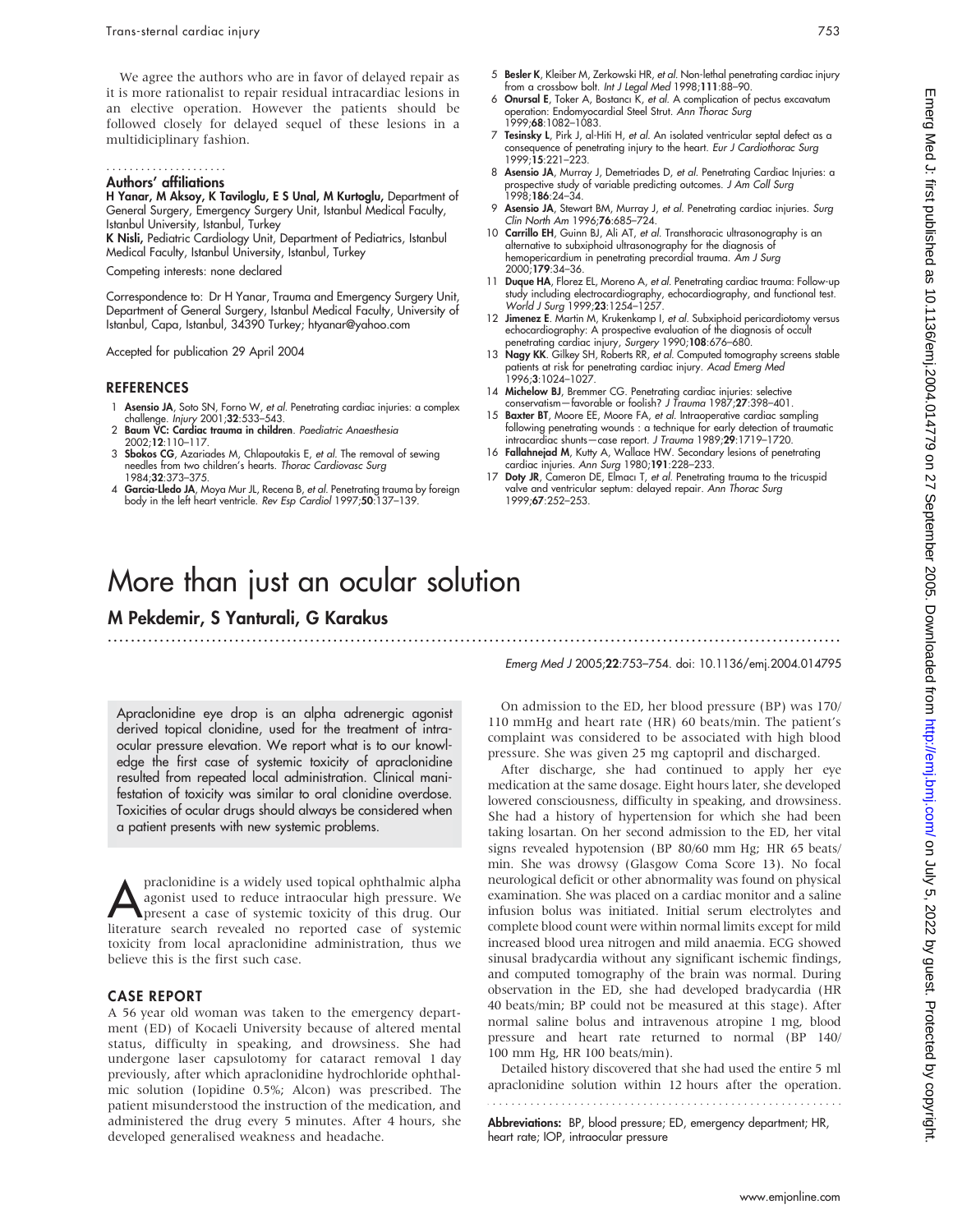There was no other reason to explain her central nervous system depression and cardiovascular compromise. She gradually improved, with all symptoms and findings disappearing within 48 hours. After full recovery, she was discharged.

#### **DISCUSSION**

It was estimated by nowadays, 200 000 cataract operations performed annually within the UK National Health Service.<sup>1</sup> Laser capsulotomy is a widely used technique for cataract removal. A rise in intraocular pressure (IOP) is a common side effect of this technique. Apraclonidine 1% is a potent and relatively selective alpha-2 agonist used for the control or prevention of postsurgical elevations in IOP, and was derived from the systemic antihypertensive drug clonidine. It was the first agent to be approved for reducing incidence of postoperative IOP spiking following laser capsulotomy.<sup>2</sup> Apraclonidine is more polar and less lipophilic than clonidine, which probably allows less penetration into systemic circulation. It also does not cross the blood brain barrier and therefore does not cause systemic hypotension.<sup>3</sup>

Oral clonidine toxicity manifests as central nervous system depression, cardiovascular compromise, and respiratory depression. Signs and symptoms of a clonidine overdose include altered mental status, bradycardia, hypotension, respiratory depression, hypothermia, and miosis.<sup>4</sup> Intoxication from patch forms of clonidine have been reported. In these cases, depression of mental status, bradycardia, and hypotension predominated, similar to oral clonidine overdose.<sup>5-8</sup>

The clinical presentation of our patient was similar to oral clonidine intoxication. The patient developed lowered consciousness, hypotension, and bradycardia. She was managed with saline infusion and atropine for symptomatic bradycardia and hypotension. Her cardiovascular and central nervous system findings improved completely during hospitalisation. Her increased blood pressure during the initial episode can be attributed to paradoxical hypertension, similar to oral clonidine overdose. Additionally, administration of antihypertensive treatment in this stage and use of her routine anti-hypertensive drug could have contributed to development of the systemic toxicity.

Eye drops are regarded as a safe medication with low potential for systemic effects. However, even topical eyedrops may lead to systemic toxicity if used in extraordinarily high quantities. Topical apraclonidine, when used in excess, may induce lowered consciousness, hypotension, and symptomatic bradycardia. The clinical presentation and treatment principles of the systemic toxicity of apraclonidine overdose are similar to clonidine.

#### **CONCLUSION**

Ocular eye drops are widely used worldwide, and patients may not consider them to be medications that can cause systemic toxicity. Emergency physicians may encounter systemic adverse effects of topical ophthalmic drugs including apraclonidine. Appropriate precautions and patient education can help to minimise systemic toxicity when using ocular medication.

#### .....................

Authors' affiliations

M Pekdemir, Department of Emergency Medicine, Kocaeli Universtiy, Kocaeli, Turkey

S Yanturali, Department of Emergency Medicine, Dokuz Eylul University, Izmir, Turkey

G Karakus, Department of Internal Medicine, Kocaeli Universtiy, Kocaeli, Turkey

Competing interests: none declared

Correspondence to: Dr S Yanturali, Dokuz Eylul University Medical School, Department of Emergency Medicine, 35340, Inciralti, Izmir, Turkey; sedat.yanturali@deu.edu.tr

Accepted for publication 16 May 2004

#### REFERENCES

- 1 **Desai P**, Minassian DC, Reidy A. National cataract surgery survey 1997–8: a<br>1999;**83:** report of the results of the clinical outcomes. *Br J Ophthalmol* 1999;**83**:1336–40<br>2 **Ge J**, Wand M, Chiang R, *et al.* Long-term e
- capsulotomy on intraocular pressure. Arch Ophthalmol 2000;118:1334–7.
- 3 Alward WL. Medical management of glaucoma. N Engl J Med 1998;339:1298–307.
- 4 **Nichols MH**, King WD, James LP. Clonidine poisoning in Jefferson County,<br>Alabama. *Ann Emerg Med* 1997;**29**:511–17.<br>5 **Raber JH**, Shinar C, Finkelstein S. Clonidine patch ingestion in an adult. *Ann*
- Pharmacother 1993;27:719–22.
- 6 Killian CA, Roberge RJ, Krenzelok EP, et al. ''Cloniderm'' toxicity: another manifestation of clonidine overdose. Pediatr Emerg Care 1997;13:340–1.
- 7 Kraft ME. A 9-month-old with bradycardia and periodic apnea. J Emerg Nurs 1998;24:457–9.
- 8 Broderick-Cantwell JJ. Case study: accidental clonidine patch overdose in attention-deficit/hyperactivity disorder patients. J Am Acad Child Adolesc Psychiatry 1999;38:95–8.

## Early carbon monoxide intoxication: happy to be poisoned? S F J Clarke, A Crosby, D Kumar ...............................................................................................................................

Carbon monoxide poisoning is the commonest cause of death by poisoning in the UK and chronic exposure is thought to be a frequently missed diagnosis. Early recognition of carbon monoxide poisoning is vital to institute prompt treatment and to prevent exposure to others. An incident of mass exposure to carbon monoxide is presented where euphoria, lasting several hours, was the only symptom reported in approximately one quarter of the casualties. This has not been reported previously and we believe that mild carbon monoxide intoxication should be included in the list of differential diagnoses of inappropriate euphoria.

Emerg Med J 2005;22:754–755. doi: 10.1136/emj.2004.015909

The arbon monoxide poisoning is the commonest cause<br>of death by poisoning in the UK,<sup>1</sup> and chronic exposure<br>is thought to be a frequently missed diagnosis. of death by poisoning in the UK,<sup>1</sup> and chronic exposure is thought to be a frequently missed diagnosis. Although much has been written about the signs and symptoms of both acute and chronic intoxication, the features of early, mild, acute exposure have received much less attention. Early recognition of carbon monoxide poisoning is vital to institute prompt treatment<sup>2</sup> and to prevent exposure to others.<sup>3</sup>

We describe an episode of mass exposure to carbon monoxide that resulted in previously unreported changes in mood, which may provide a useful warning symptom.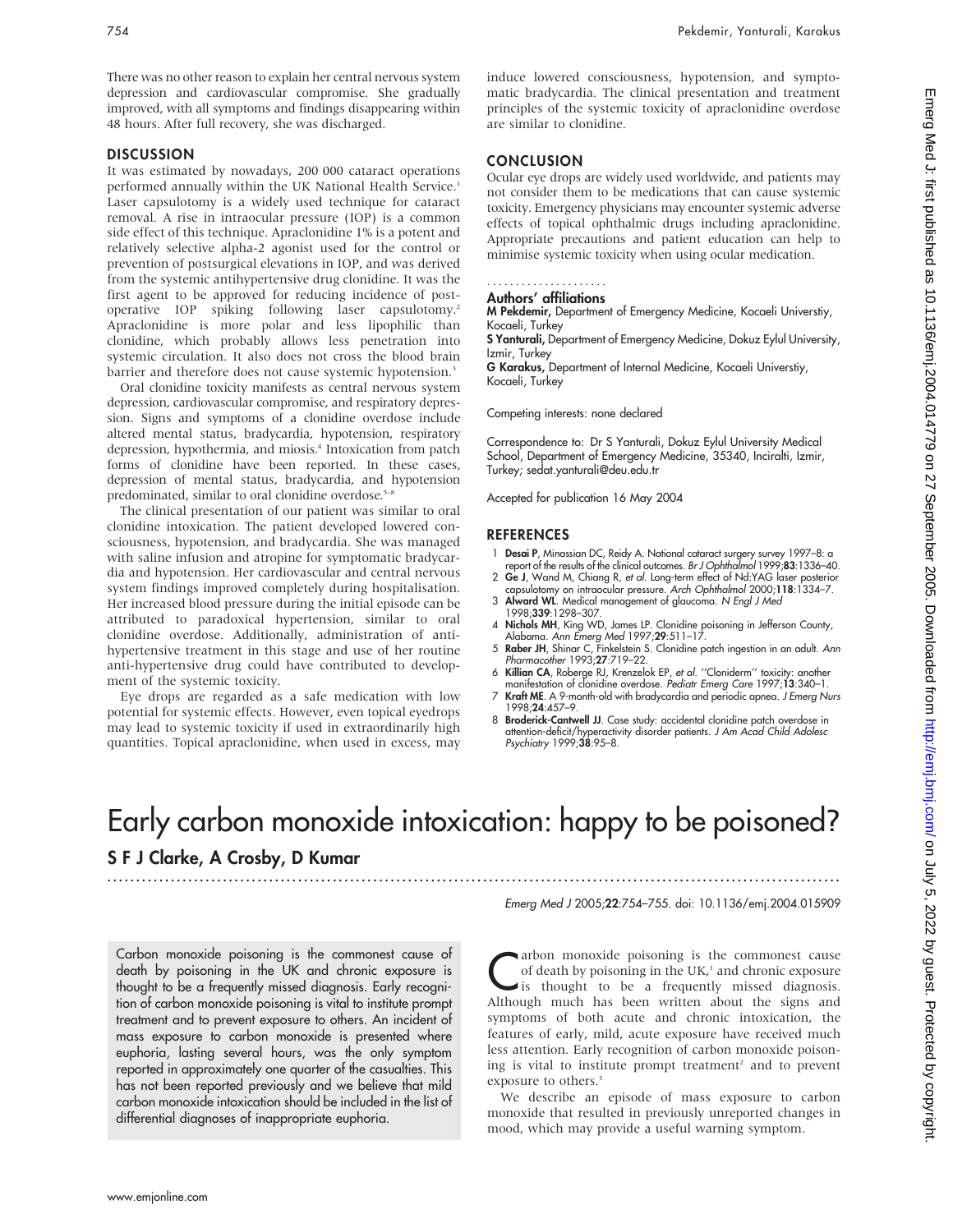#### CASE REPORT

The emergency services were called to a secondary school (for children aged 11–18 years) with special needs. A high proportion of the children had severe learning difficulties and physical disabilities. At lunchtime, the catering staff at the school had noticed a strange smell and feelings of dizziness, mild headache, and euphoria; this gradually became worse over approximately 30 minutes, at which point the area was evacuated and the kitchen boiler was switched off. After this, no one developed further symptoms, although the emergency services were called about 1 hour later because of persistent symptoms in some of those exposed.

Monitoring was carried out by the local authority within the first hour of the alarm being raised, and this showed the presence of carbon monoxide in the dining room area. At the time, 43 pupils and 35 staff member had been in the dining room; all were considered to have been exposed, although none had become drowsy, lost consciousness, or experienced fits. The affected individuals were gathered together in the school gymnasium, which was well ventilated and away from the source of the exposure, and triage was carried out there. It was deemed impractical to try to take blood samples from so many severely disabled children who seemed to be otherwise well. The staff agreed to have venous blood taken for carboxyhaemoglobin levels after the National Poisons Information Service was consulted to confirm that venous levels were accurate enough for the purposes of screening.4 The appropriate bottles were collected from the biochemistry laboratory at the local hospital, and the attending paramedics took the samples 3–4 hours after first exposure. All of the results were  $<5\%$  (1–2% can be considered normal for urban residents, while smokers may have levels of 6–8%). The half life of carbon monoxide in a subject breathing air is 5 hours<sup>5</sup> (none of the patients was given supplemental oxygen), so these results were in the upper range of normal, which was thought to indicate mild exposure only.

Of the 35 staff members tested, 8 (23%) reported feeling light headed and euphoric. The teachers and the carers were questioned by two of the paramedics about any changes to the behaviour and demeanour of their children. Only five children raised concerns, all about conjunctival injection, and were assessed by the medical team from the Chemical Hazards and Poisons Division of the Health Protection Agency who had attended the scene. The children were reassured and sent home, apart from one child, who was sent to the local emergency department because he suffered from Eissenmenger's syndrome and was complaining of persistent mild headache. He was subsequently discharged after a period of observation.

Because of the high dependency needs of the children, carers routinely escort them home on school buses. The local consultant in communicable disease control and the on call public health team contacted the parents/carers of all the children later in the day to enquire about any unusual symptoms in the children and to address concerns. All parents/carers of the 41 children were contacted; of these, 10 (24%) reported that the children appeared happier or more elated than usual for the rest of the evening.

#### **DISCUSSION**

It is well recognised that carbon monoxide poisoning is commonly missed as a diagnosis.6 A literature search using the Medline and Embase databases was undertaken, as was a hand search of the papers collected in the carbon monoxide file at the National Poisons Information Service, London. This

revealed a large number of articles concerning the effects of acute and chronic exposure to carbon monoxide. The majority consisted of serious cardiorespiratory and neurological effects due to significant or prolonged poisoning, and, although a small number of papers described unspecified neuropsychiatric sequelae, $27-11$  no mention of euphoria could be discovered.

It is interesting to note that it was the exceptional circumstances of this episode of carbon monoxide exposure that prompted the follow up health questionnaire to be performed, and that euphoria was repeatedly reported in both the children and the staff. As mood elevation has not been reported as a symptom of carbon monoxide poisoning, not all the parents were specifically asked about euphoria; the symptom was reported by the parents when they were questioned about any unusual behaviour in the children.

Euphoria tends to be associated with ingestion of certain drugs of misuse and with forms of acute psychosis, and we suggest that the list of potential differential diagnoses should include early carbon monoxide poisoning. It is an easily overlooked diagnosis because many of the clinical features are non-specific, but it is an easy one to exclude as blood levels are readily measurable in most hospitals.

In this case series of 78 people with early acute intoxication with carbon monoxide, euphoria was noted to be a relatively common occurrence, a symptom that to our knowledge had not been previously reported.

#### Authors' affiliations .....................

S F J Clarke, Health Protection Agency, Division of Chemical Hazards and Poisons (London), London, UK

A Crosby, London Ambulance Service NHS Trust, London, UK D Kumar, North West London Health Protection Unit, London, UK

Competing interests: none declared

Correspondence to: Dr S J Clarke, Consultant in Emergency Response, Health Protection Agency, Division of Chemical Hazards and Poisons (London), Avonley Road, London, SE14 5ER; sfjclarke@doctors.org.uk

Accepted for publication 9 July 2004

- 1 Jones AL, Dargan PI. Churchill's pocketbook of toxicology. New York: Churchill Livingstone, 2001.
- 2 Thom SR, Tber RL, Mendiguren II, et al. Delayed neuropsychologic sequelae after carbon monoxide poisoning: prevention by treatment with hyperbaric oxygen. Ann Emerg Med 1995;25:474–80.
- 3 Ely EW, Moorehead B, Haponik EF. Warehouse workers' headache: emergency evaluation and management of 30 patients with carbon monoxide
- poisoning. *Am J Med* 1995;**98**:145–55.<br>4 Touger M, Gallagher EJ, Tyrell J. Relationship between venous and arterial carboxyhemoglobin levels in patients with suspected carbon monoxide
- poisoning. A*nn Emerg Med* 1995;**25**:481–3.<br>5 **Crawford R**, Campbell DGD, Ross J. Carbon monoxide poisoning in the home: recognition and treatment. BMJ 1990;301:977-9.
- 6 Wright J. Chronic and occult carbon monoxide poisoning: we don't know what we're missing. Emerg Med J 2002;19:386–90.
- 7 Perry GF. Occupational medicine forum. What are the potential delayed health effects of high-level carbon monoxide exposure? J Occup Med 1994;36:595–7.
- 8 Ernst A, Zibrak JD. Carbon monoxide poisoning. N Engl J Med 1998;339:1603–8.
- 9 Myers RAM, DeFazio A, Kelly MP. Chronic carbon monoxide exposure: a nical syndrome detected by neuropsychological tests. J Clin Psychol 1998;54:555–67.
- 10 Amitai Y, Zlotogorski Z, Golam-Katzav V, et al. Neuropsychological impairment from acute low-level exposure to carbon monoxide. Arch Neurol 1998;55:845–8.
- 11 Raub JA, Benignus VA. Carbon monoxide and the nervous system. Neurosci Behav Rev 2002;26:925-40.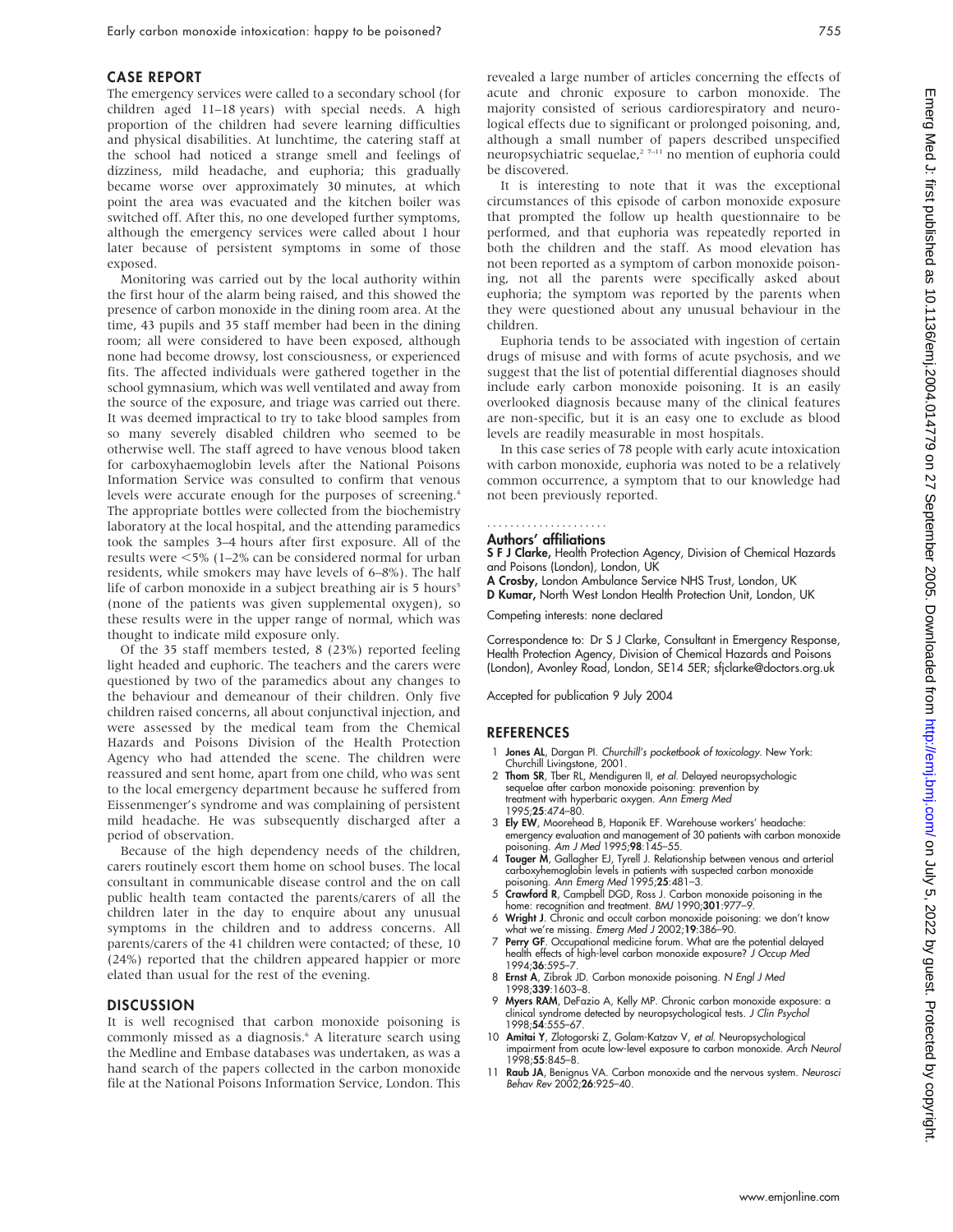## Acute aortic dissection provoked by sneeze: a case report A Baydin, M S Nural, H Güven, T Deniz, F Bildik, A Karaduman

...............................................................................................................................

The response of the abdominal viscera and the contraction of the intercostal muscles during the respiratory phase of sneezing increases intrathoracic pressure, which may lead to several complications. However, there are no reports in the literature concerning aortic dissection after sneezing. We report a patient in whom the development of dissection was secondary to sneezing, although hypertension was present as a risk factor, and we discuss the relationship between sneezing and aortic dissection. To our knowledge, this is the first report of aortic dissection provoked by sneezing in the literature.

A ortic dissection occurs from a rupture of the intima,<br>which allows blood to enter the media and dissect<br>between the intimal and the adventitial layers.<sup>1</sup> The<br>estimated incidence of agric dissection is 5 to 30 cases per which allows blood to enter the media and dissect between the intimal and the adventitial layers.<sup>1</sup> The estimated incidence of aortic dissection is 5 to 30 cases per million population per year. Chronic systemic hypertension is the most common factor predisposing to aortic dissection and is present in 62-78% of patients with aortic dissection.<sup>2</sup>

The increase in intrathoracic pressure during sneezing may lead to serious complications. We present a case in which the development of aortic dissection was considered secondary to sneezing, although hypertension was present as a risk factor, and we discuss the relationship between sneezing and aortic dissection. To our knowledge, this is the first reported case of aortic dissection provoked by sneezing.

#### CASE REPORT

A 51 year old man was admitted to the emergency department (ED) with severe, sudden onset chest pain and dyspnoea following sneezing. The patient reported that the pain was very severe and by the time he arrived at the ED (a period of about 20 minutes), had spread towards his back. He had a history of hypertension diagnosed 5 years previously, which was regulated with nifedipine (Adalat) and lisinopril 20 mg plus hydrochlorothiazide 12.5 mg (Sinoretik).

On physical examination, blood pressure was 190/ 110 mmHg, pulse rate 90 beats/min, respiration rate 24 breaths/min and temperature 36 ˚C. He was conscious, cooperative, and in moderate health. All other physical findings were normal. Laboratory findings showed glucose of 1.14  $g/l$  (normal 0.7–1.1  $g/l$ ) and albumin 33  $g/l$ , while other findings were within normal limits. There was no abnormal finding on 12 lead electrocardiography.

Chest  $x$  ray revealed a widening in the aortic knob and the lateral margin of the descending aorta (fig 1A). Spiral computed tomography (CT) was performed to rule out aortic dissection, but showed an intimal flap that seperated the aortic lumen into two parts, extending from the proximal descending aorta to the left common iliac artery. The ascending aorta and supraaortic branches were normal (fig 1B). Using transoesophageal echocardiography, a dissection was detected starting just after the subclavian artery orifice and extending downwards distally.

After clinical and radiological evaluation, a Stanford type B aortic dissection was diagnosed and medical treatment commenced in the ED, after which the patient was admitted to a hospital ward. During follow up, the chest pain had not Emerg Med J 2005;22:756–757. doi: 10.1136/emj.2004.014829

subsided and the patient's blood pressure could not be controlled despite appropriate treatment. A control CT scan taken 1 week later showed some abnormalities in the descending aortic contour at the level of right pulmonary artery orifice and a small effusion in the left pleural space (fig 1C). The patient underwent surgery for possible aortic aneurysm rupture.



C